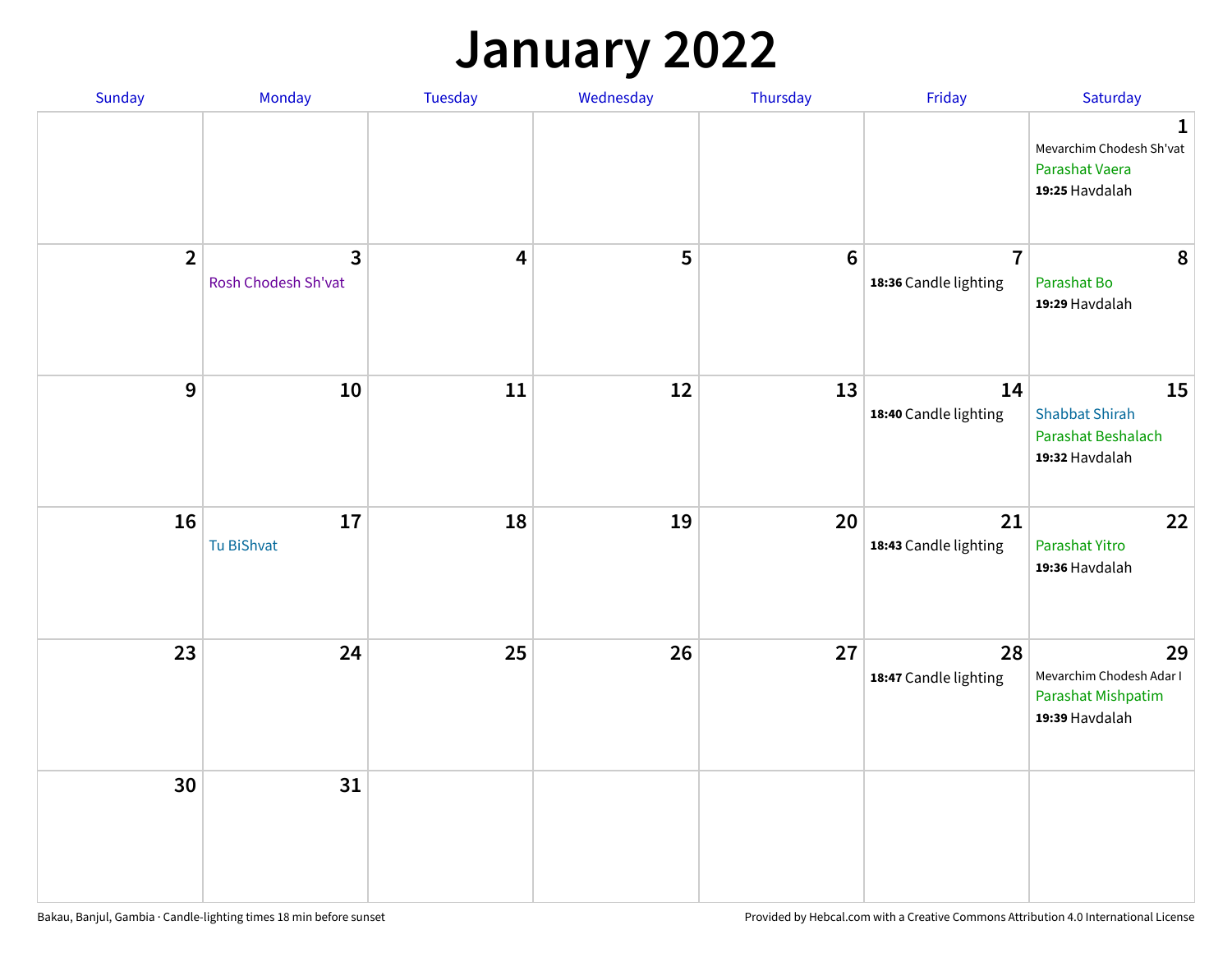# **February 2022**

| Sunday | Monday                  | <b>Tuesday</b>                      | Wednesday                             | Thursday | Friday                                           | Saturday                                                                                          |
|--------|-------------------------|-------------------------------------|---------------------------------------|----------|--------------------------------------------------|---------------------------------------------------------------------------------------------------|
|        |                         | $\mathbf{1}$<br>Rosh Chodesh Adar I | $\overline{2}$<br>Rosh Chodesh Adar I | 3        | $\overline{\mathbf{4}}$<br>18:50 Candle lighting | 5<br>Parashat Terumah<br>19:41 Havdalah                                                           |
| $6\,$  | $\overline{\mathbf{7}}$ | 8                                   | $\boldsymbol{9}$                      | 10       | 11<br>18:52 Candle lighting                      | 12<br>Parashat Tetzaveh<br>19:44 Havdalah                                                         |
| 13     | 14                      | 15<br><b>Purim Katan</b>            | 16                                    | 17       | 18<br>18:55 Candle lighting                      | 19<br>Parashat Ki Tisa<br>19:45 Havdalah                                                          |
| 20     | 21                      | 22                                  | 23                                    | 24       | 25<br>18:56 Candle lighting                      | 26<br><b>Shabbat Shekalim</b><br>Mevarchim Chodesh Adar II<br>Parashat Vayakhel<br>19:47 Havdalah |
| 27     | 28                      |                                     |                                       |          |                                                  |                                                                                                   |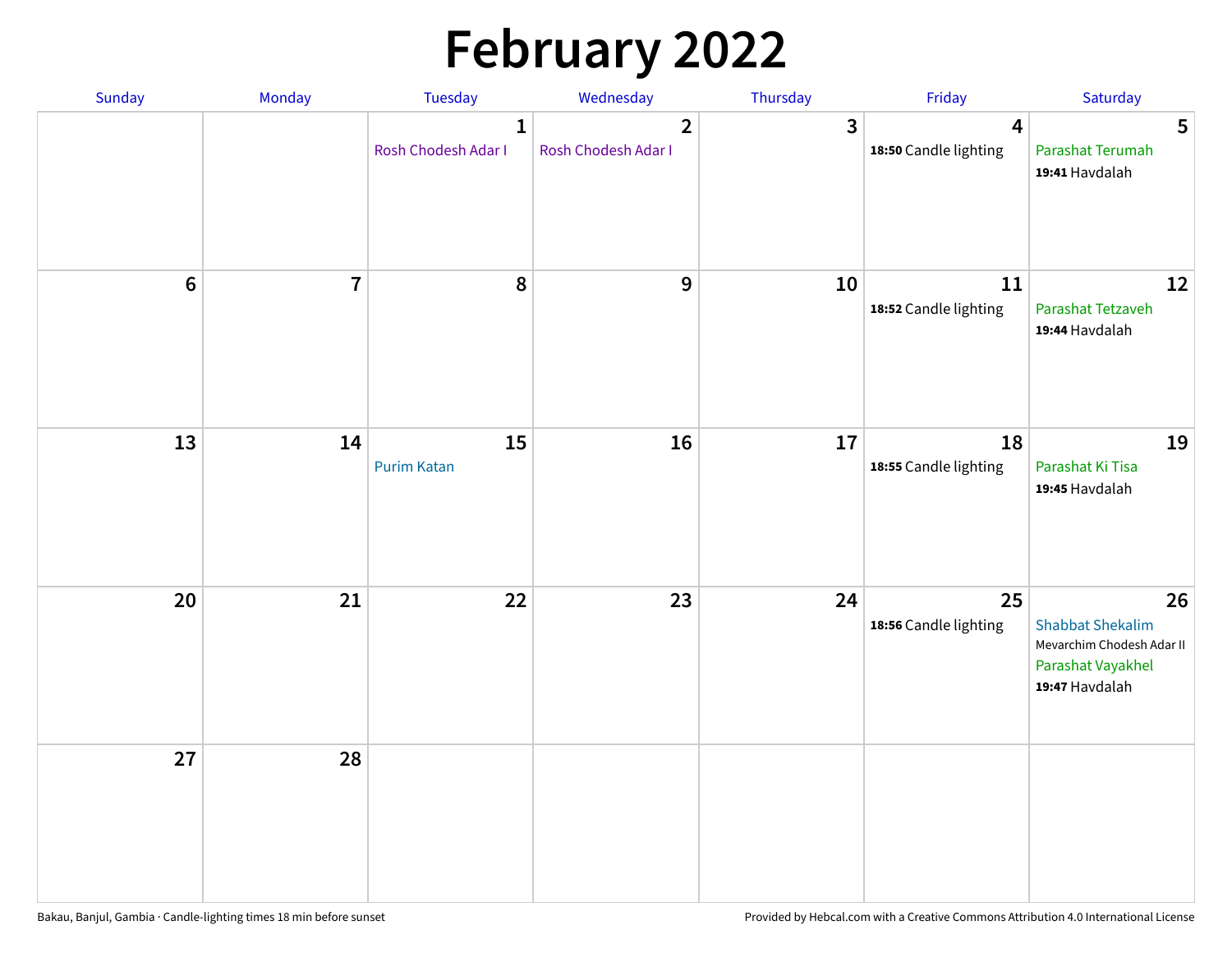## **March 2022**

| Sunday | Monday         | <b>Tuesday</b> | Wednesday                                                                         | Thursday                  | Friday                                                                   | Saturday                                                                                   |
|--------|----------------|----------------|-----------------------------------------------------------------------------------|---------------------------|--------------------------------------------------------------------------|--------------------------------------------------------------------------------------------|
|        |                | $\mathbf{1}$   | $\overline{2}$                                                                    | 3<br>Rosh Chodesh Adar II | $\overline{\mathbf{4}}$<br>Rosh Chodesh Adar II<br>18:57 Candle lighting | 5<br>Parashat Pekudei<br>19:48 Havdalah                                                    |
| $6\,$  | $\overline{7}$ | 8              | 9                                                                                 | 10                        | 11<br>18:58 Candle lighting                                              | 12<br><b>Shabbat Zachor</b><br>Parashat Vayikra<br>19:48 Havdalah                          |
| 13     | 14             | 15             | 16<br>06:11 Fast begins<br>Ta'anit Esther<br>19:43 Fast ends<br><b>Erev Purim</b> | 17<br>Purim               | 18<br><b>Shushan Purim</b><br>18:59 Candle lighting                      | 19<br>Parashat Tzav<br>19:49 Havdalah                                                      |
| 20     | 21             | 22             | 23                                                                                | 24                        | 25<br>18:59 Candle lighting                                              | 26<br><b>Shabbat Parah</b><br>Mevarchim Chodesh Nisan<br>Parashat Shmini<br>19:50 Havdalah |
| 27     | 28             | 29             | 30                                                                                | 31                        |                                                                          |                                                                                            |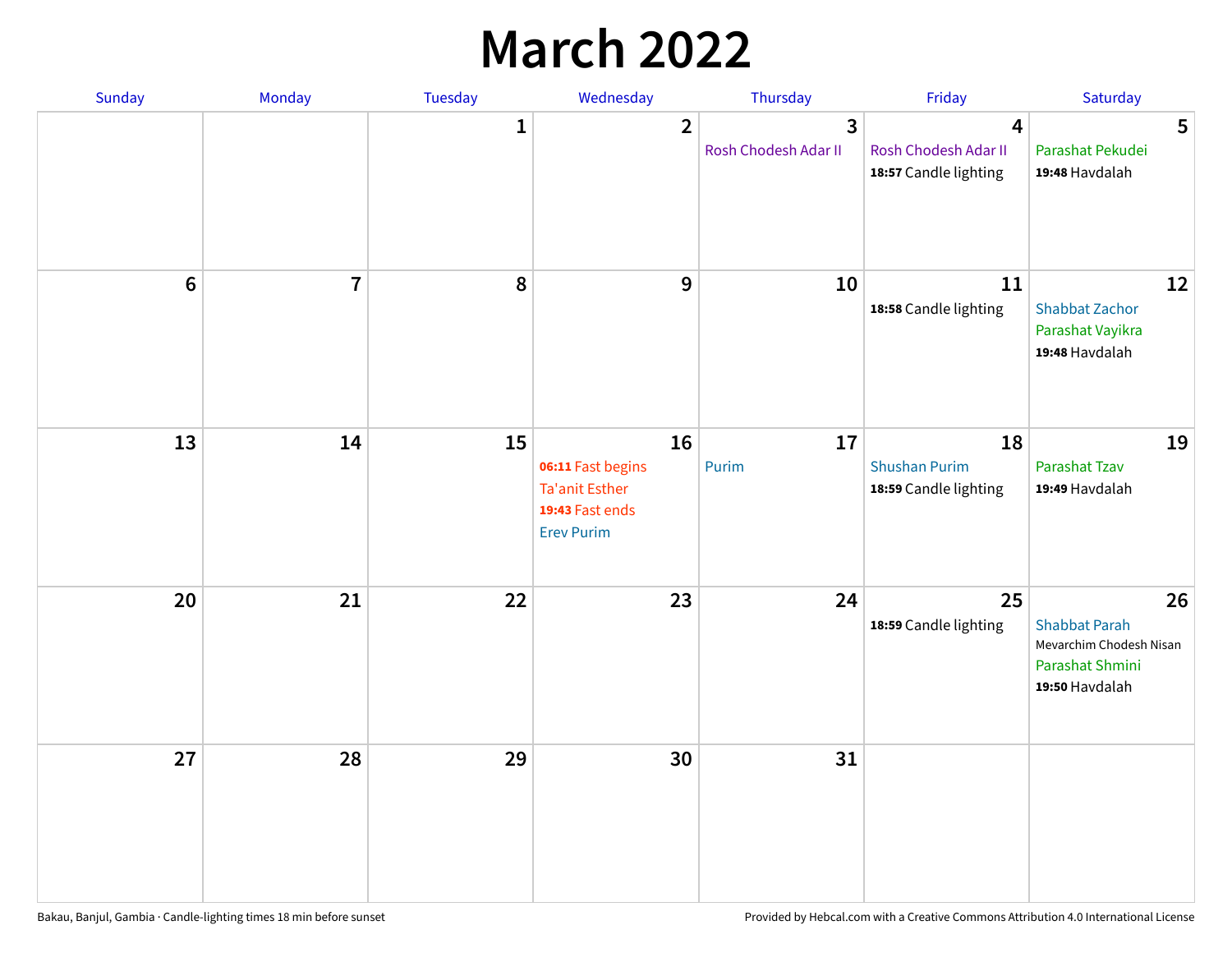## **April 2022**

| Sunday                                   | Monday                  | <b>Tuesday</b>         | Wednesday             | Thursday                                        | Friday                                                                                            | Saturday                                                                                                            |
|------------------------------------------|-------------------------|------------------------|-----------------------|-------------------------------------------------|---------------------------------------------------------------------------------------------------|---------------------------------------------------------------------------------------------------------------------|
|                                          |                         |                        |                       |                                                 | 1<br>19:00 Candle lighting                                                                        | $\overline{2}$<br><b>Shabbat HaChodesh</b><br><b>Rosh Chodesh Nisan</b><br><b>Parashat Tazria</b><br>19:50 Havdalah |
| 3                                        | $\overline{\mathbf{4}}$ | 5                      | $6\phantom{1}6$       | $\overline{7}$                                  | 8<br>19:01 Candle lighting                                                                        | 9<br><b>Shabbat HaGadol</b><br>Parashat Metzora<br>19:51 Havdalah                                                   |
| 10                                       | 11<br>Yom HaAliyah      | 12                     | 13                    | 14                                              | 15<br>05:50 Fast begins<br><b>Ta'anit Bechorot</b><br><b>Erev Pesach</b><br>19:01 Candle lighting | 16<br>Pesach I<br>19:52 Candle lighting                                                                             |
| 17<br><b>Pesach II</b><br>19:52 Havdalah | 18<br>Pesach III (CH"M) | 19<br>Pesach IV (CH"M) | 20<br>Pesach V (CH"M) | 21<br>Pesach VI (CH"M)<br>19:02 Candle lighting | 22<br><b>Pesach VII</b><br>19:02 Candle lighting                                                  | 23<br><b>Pesach VIII</b><br>19:53 Havdalah                                                                          |
| 24                                       | 25                      | 26                     | 27                    | 28<br>Yom HaShoah                               | 29<br>19:03 Candle lighting                                                                       | 30<br>Mevarchim Chodesh Iyyar<br>Parashat Achrei Mot<br>19:55 Havdalah                                              |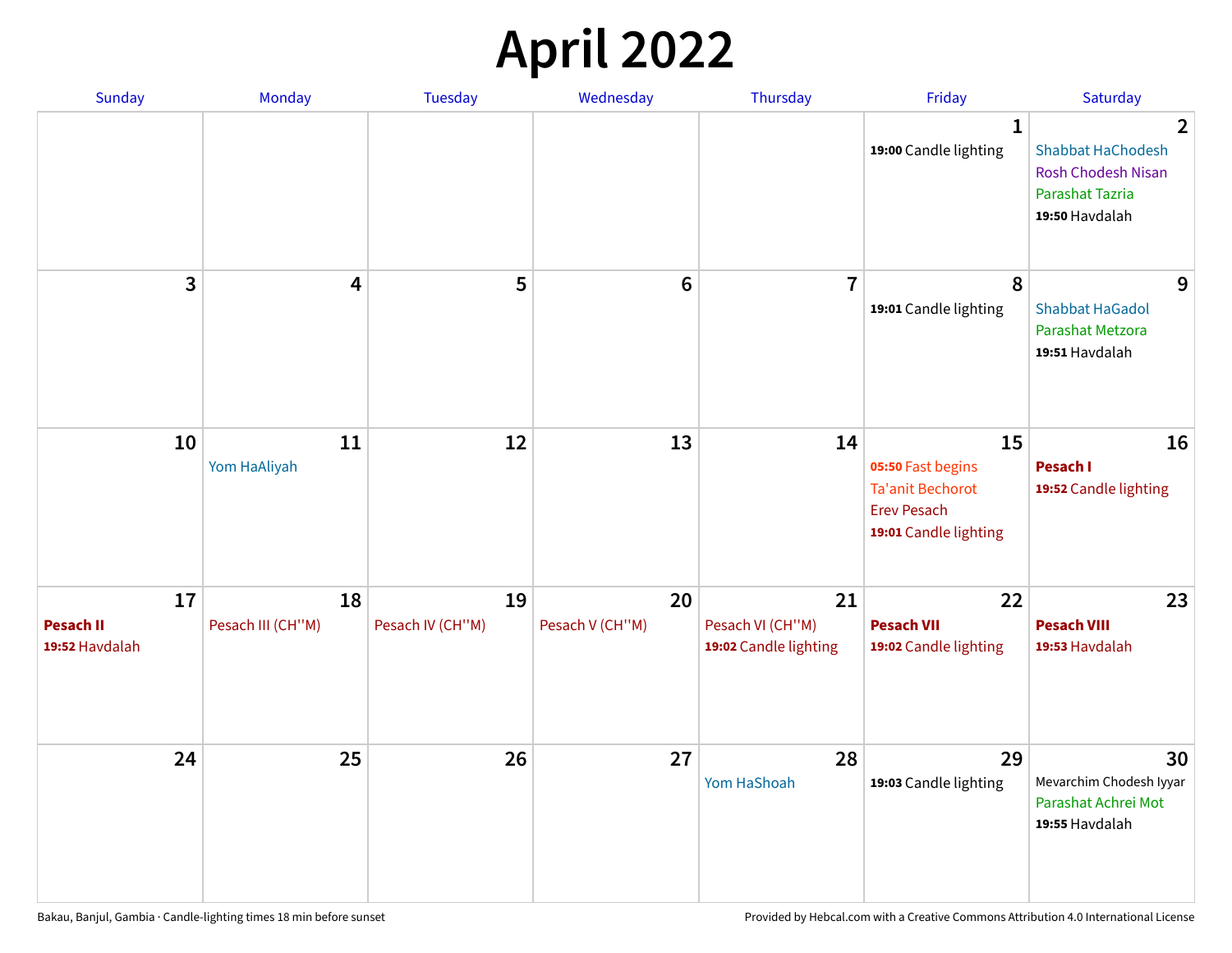## **May 2022**

| Sunday                             | Monday                               | Tuesday                         | Wednesday                         | Thursday            | Friday                                  | Saturday                                                               |
|------------------------------------|--------------------------------------|---------------------------------|-----------------------------------|---------------------|-----------------------------------------|------------------------------------------------------------------------|
| $\mathbf{1}$<br>Rosh Chodesh Iyyar | $\overline{2}$<br>Rosh Chodesh Iyyar | 3                               | $\boldsymbol{4}$<br>Yom HaZikaron | 5<br>Yom HaAtzma'ut | $6\phantom{1}$<br>19:05 Candle lighting | $\overline{7}$<br>Parashat Kedoshim<br>19:57 Havdalah                  |
| 8                                  | 9                                    | 10                              | 11                                | 12                  | 13<br>19:07 Candle lighting             | 14<br><b>Parashat Emor</b><br>19:59 Havdalah                           |
| 15<br>Pesach Sheni                 | 16                                   | 17                              | 18                                | 19<br>Lag BaOmer    | 20<br>19:09 Candle lighting             | 21<br>Parashat Behar<br>20:01 Havdalah                                 |
| 22                                 | 23                                   | 24                              | 25                                | 26                  | 27<br>19:11 Candle lighting             | 28<br>Mevarchim Chodesh Sivan<br>Parashat Bechukotai<br>20:04 Havdalah |
| 29<br>Yom Yerushalayim             | 30                                   | 31<br><b>Rosh Chodesh Sivan</b> |                                   |                     |                                         |                                                                        |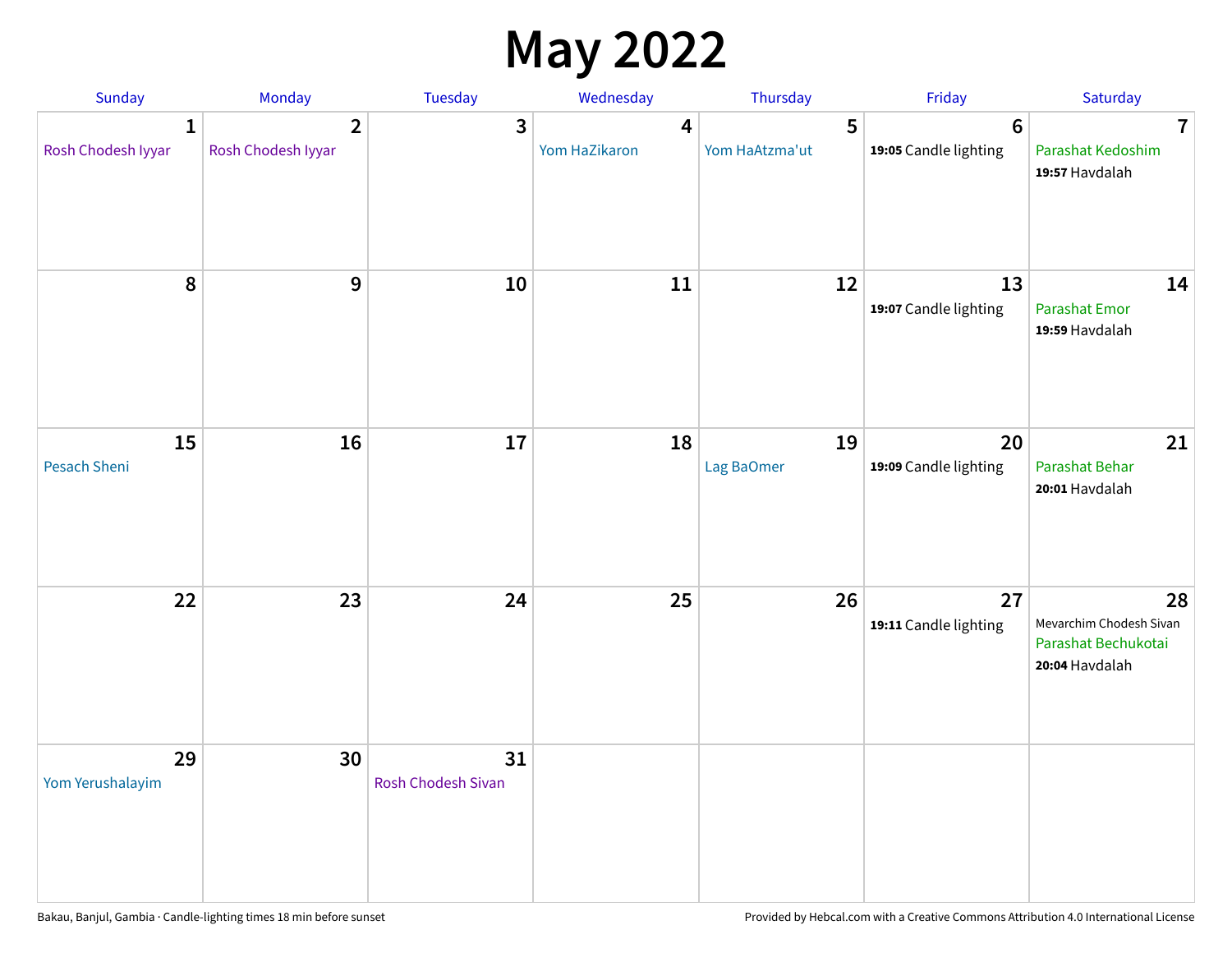#### **June 2022**

| Sunday                                         | Monday                                                 | <b>Tuesday</b> | Wednesday                       | Thursday                        | Friday                      | Saturday                                                               |
|------------------------------------------------|--------------------------------------------------------|----------------|---------------------------------|---------------------------------|-----------------------------|------------------------------------------------------------------------|
|                                                |                                                        |                | $\mathbf{1}$                    | $\overline{2}$                  | 3<br>19:13 Candle lighting  | 4<br><b>Erev Shavuot</b><br>Parashat Bamidbar<br>20:06 Candle lighting |
| 5<br><b>Shavuot I</b><br>20:07 Candle lighting | $6\phantom{1}6$<br><b>Shavuot II</b><br>20:07 Havdalah | $\overline{7}$ | 8                               | 9                               | 10<br>19:15 Candle lighting | 11<br>Parashat Nasso<br>20:09 Havdalah                                 |
| 12                                             | 13                                                     | 14             | 15                              | 16                              | 17<br>19:17 Candle lighting | 18<br>Parashat Beha'alotcha<br>20:10 Havdalah                          |
| 19                                             | 20                                                     | 21             | 22                              | 23                              | 24<br>19:18 Candle lighting | 25<br>Mevarchim Chodesh Tamuz<br>Parashat Sh'lach<br>20:12 Havdalah    |
| 26                                             | 27                                                     | 28             | 29<br><b>Rosh Chodesh Tamuz</b> | 30<br><b>Rosh Chodesh Tamuz</b> |                             |                                                                        |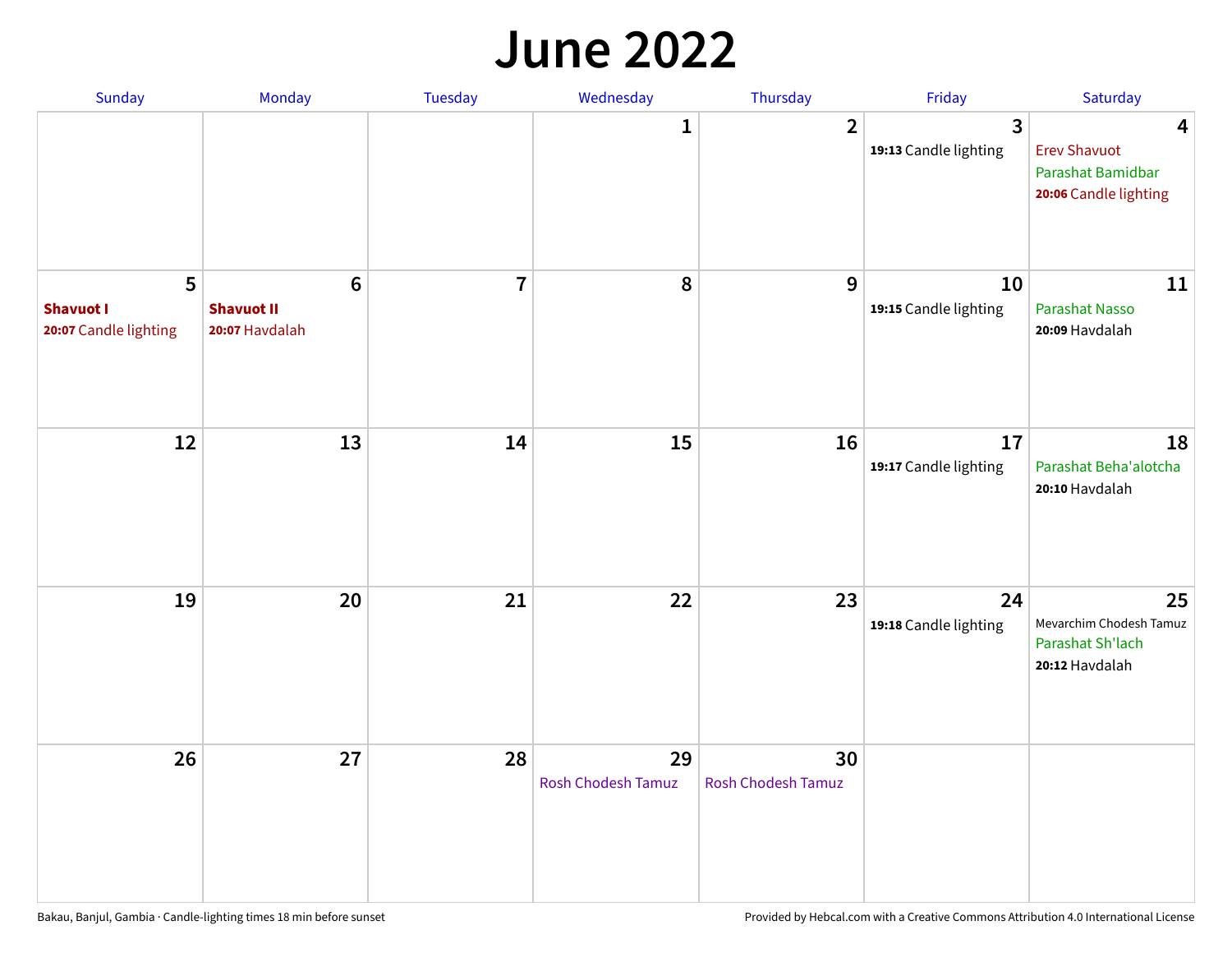## **July 2022**

| Sunday                                                           | Monday     | Tuesday | Wednesday | Thursday       | Friday                                                | Saturday                                                                |
|------------------------------------------------------------------|------------|---------|-----------|----------------|-------------------------------------------------------|-------------------------------------------------------------------------|
|                                                                  |            |         |           |                | $\mathbf{1}$<br>19:19 Candle lighting                 | $\overline{2}$<br>Parashat Korach<br>20:13 Havdalah                     |
| $\mathbf{3}$                                                     | 4          | 5       | $\bf 6$   | $\overline{7}$ | 8<br>19:20 Candle lighting                            | 9<br><b>Parashat Chukat</b><br>20:13 Havdalah                           |
| 10                                                               | ${\bf 11}$ | 12      | 13        | 14             | 15<br>19:20 Candle lighting                           | 16<br><b>Parashat Balak</b><br>20:12 Havdalah                           |
| 17<br>05:39 Fast begins<br><b>Tzom Tammuz</b><br>20:06 Fast ends | 18         | 19      | 20        | 21             | 22<br>19:19 Candle lighting                           | 23<br>Mevarchim Chodesh Av<br><b>Parashat Pinchas</b><br>20:11 Havdalah |
| 24                                                               | 25         | 26      | 27        | 28             | 29<br><b>Rosh Chodesh Av</b><br>19:17 Candle lighting | 30<br>Parashat Matot-Masei<br>20:09 Havdalah                            |
| 31                                                               |            |         |           |                |                                                       |                                                                         |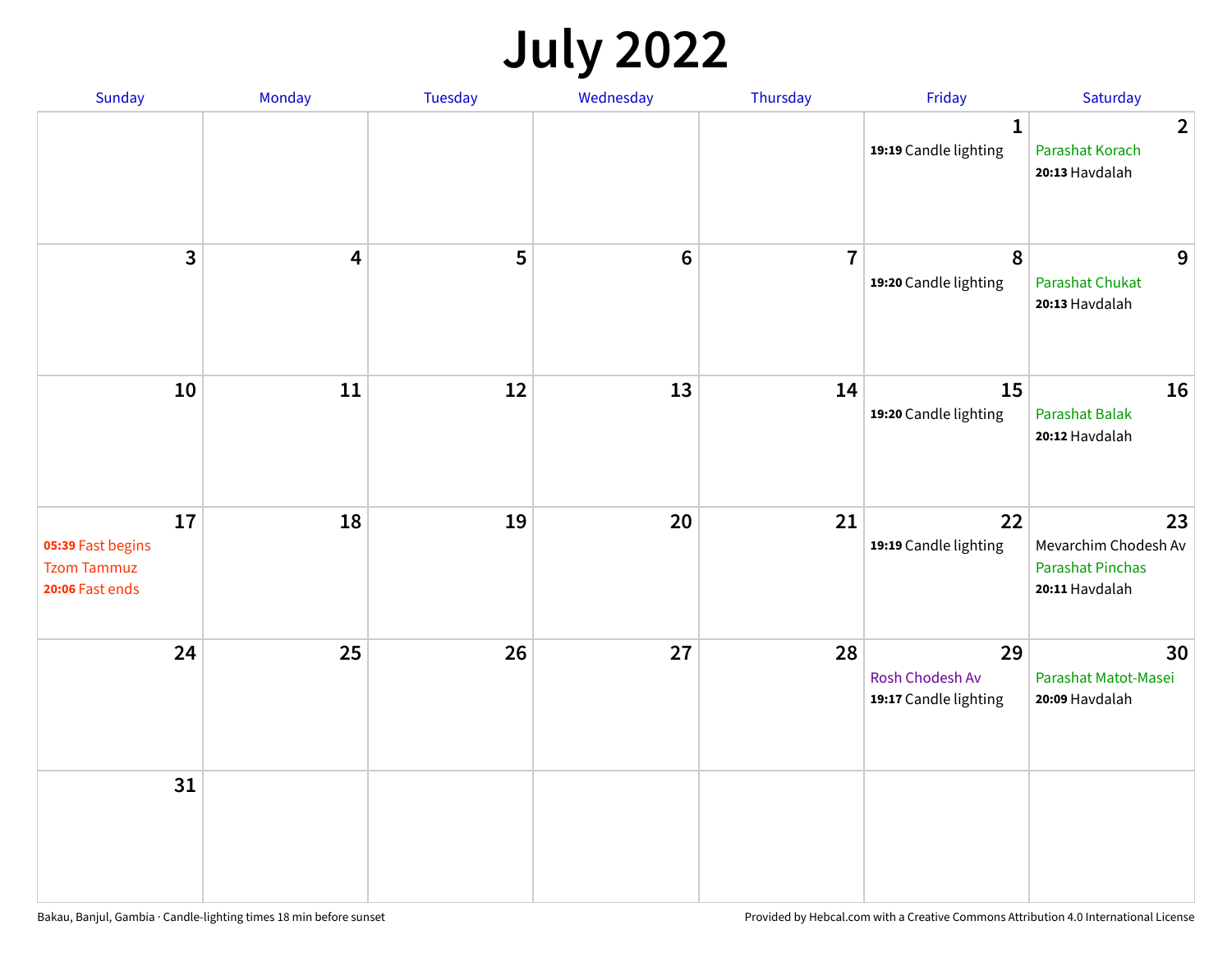## **August 2022**

| Sunday                                                      | Monday       | Tuesday                 | Wednesday | Thursday | Friday                                 | Saturday                                                                                                                       |
|-------------------------------------------------------------|--------------|-------------------------|-----------|----------|----------------------------------------|--------------------------------------------------------------------------------------------------------------------------------|
|                                                             | $\mathbf{1}$ | $\overline{\mathbf{2}}$ | 3         | 4        | 5<br>19:14 Candle lighting             | $6\phantom{1}6$<br><b>Shabbat Chazon</b><br>19:33 Fast begins<br>Erev Tish'a B'Av<br><b>Parashat Devarim</b><br>20:06 Havdalah |
| $\overline{7}$<br>Tish'a B'Av (observed)<br>19:59 Fast ends | 8            | 9                       | 10        | 11       | 12<br>Tu B'Av<br>19:11 Candle lighting | 13<br><b>Shabbat Nachamu</b><br>Parashat Vaetchanan<br>20:02 Havdalah                                                          |
| 14                                                          | 15           | 16                      | 17        | 18       | 19<br>19:08 Candle lighting            | 20<br>Mevarchim Chodesh Elul<br><b>Parashat Eikev</b><br>19:58 Havdalah                                                        |
| 21                                                          | 22           | 23                      | 24        | 25       | 26<br>19:03 Candle lighting            | 27<br><b>Rosh Chodesh Elul</b><br>Parashat Re'eh<br>19:53 Havdalah                                                             |
| 28<br>Rosh Hashana LaBehemot<br><b>Rosh Chodesh Elul</b>    | 29           | 30                      | 31        |          |                                        |                                                                                                                                |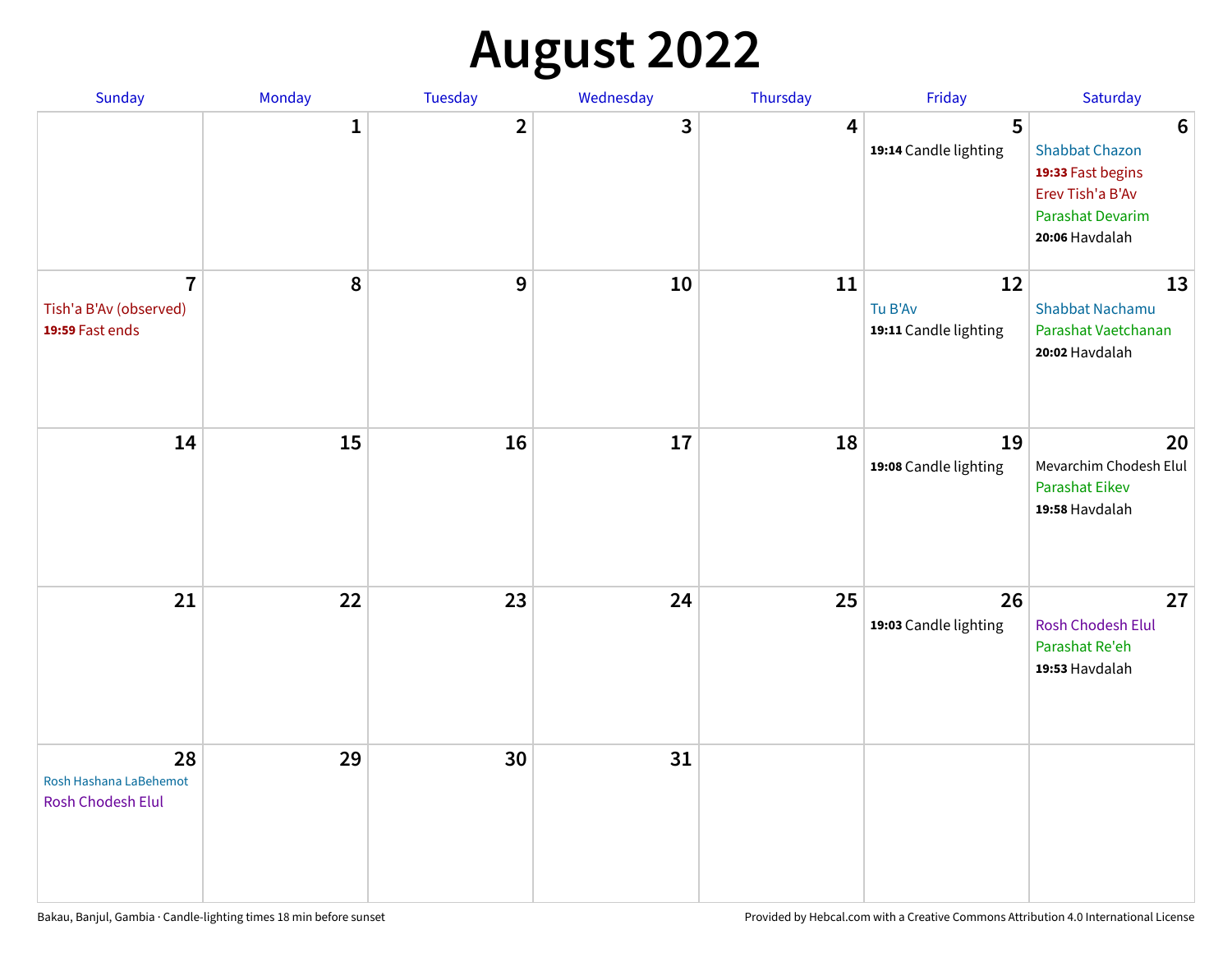## **September 2022**

| Sunday                                           | Monday                                           | Tuesday                                        | Wednesday                                                          | Thursday     | Friday                                  | Saturday                                                  |
|--------------------------------------------------|--------------------------------------------------|------------------------------------------------|--------------------------------------------------------------------|--------------|-----------------------------------------|-----------------------------------------------------------|
|                                                  |                                                  |                                                |                                                                    | $\mathbf{1}$ | $\overline{2}$<br>18:59 Candle lighting | 3<br><b>Parashat Shoftim</b><br>19:48 Havdalah            |
| $\overline{\mathbf{4}}$                          | 5                                                | $6\phantom{1}6$                                | $\overline{7}$                                                     | 8            | $\overline{9}$<br>18:54 Candle lighting | 10<br>Parashat Ki Teitzei<br>19:43 Havdalah               |
| 11                                               | 12                                               | 13                                             | 14                                                                 | 15           | 16<br>18:49 Candle lighting             | 17<br>Leil Selichot<br>Parashat Ki Tavo<br>19:38 Havdalah |
| 18                                               | 19                                               | 20                                             | 21                                                                 | 22           | 23<br>18:44 Candle lighting             | 24<br>Parashat Nitzavim<br>19:33 Havdalah                 |
| 25<br>Erev Rosh Hashana<br>18:42 Candle lighting | 26<br>Rosh Hashana 5783<br>19:32 Candle lighting | 27<br><b>Rosh Hashana II</b><br>19:31 Havdalah | 28<br>05:53 Fast begins<br><b>Tzom Gedaliah</b><br>19:24 Fast ends | 29           | 30<br>18:39 Candle lighting             |                                                           |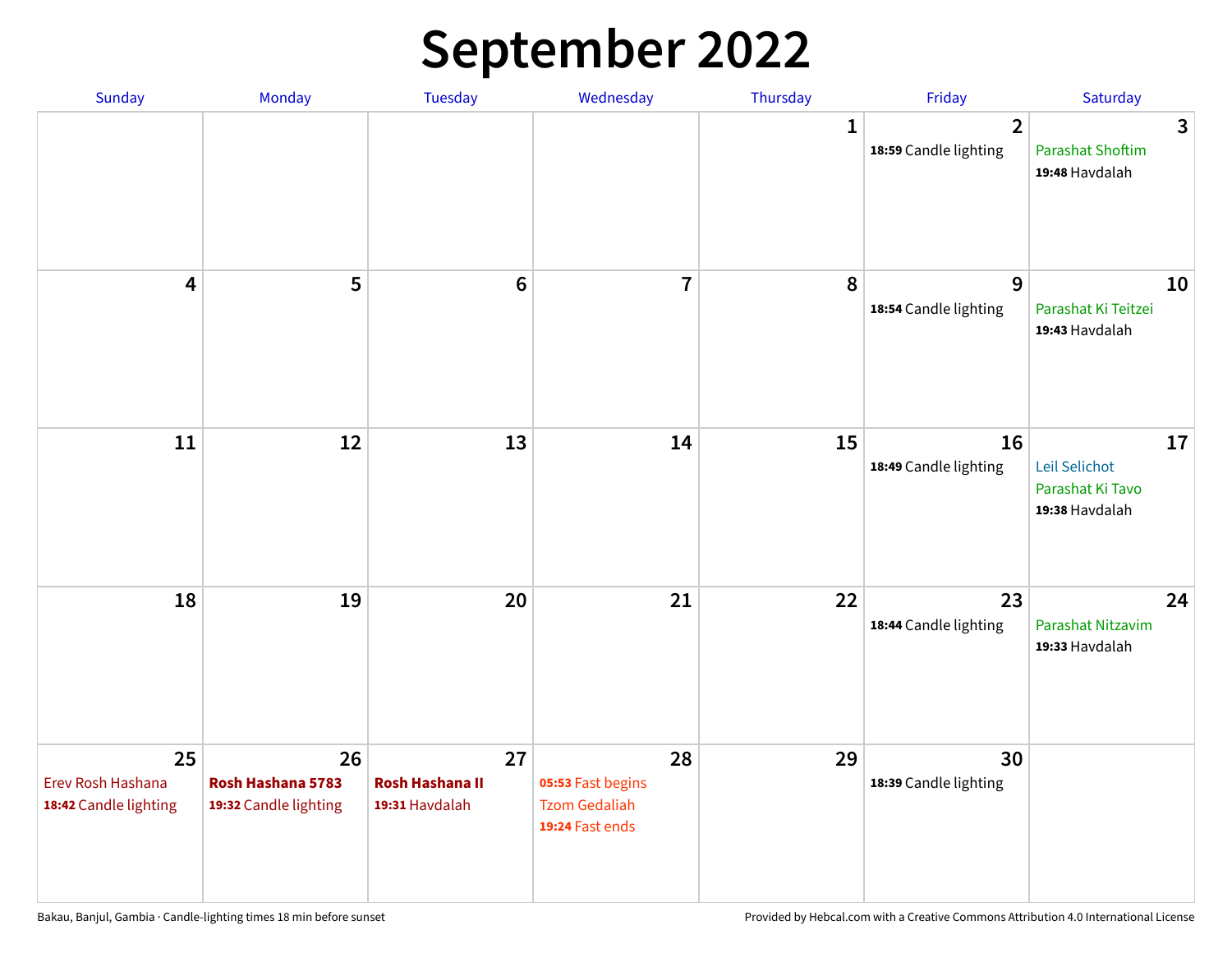## **October 2022**

| Sunday                                                   | <b>Monday</b>                                        | <b>Tuesday</b>                                                    | Wednesday                                | Thursday               | Friday                                         | Saturday                                                                |
|----------------------------------------------------------|------------------------------------------------------|-------------------------------------------------------------------|------------------------------------------|------------------------|------------------------------------------------|-------------------------------------------------------------------------|
|                                                          |                                                      |                                                                   |                                          |                        |                                                | 1<br><b>Shabbat Shuva</b><br>Parashat Vayeilech<br>19:28 Havdalah       |
| $\overline{2}$                                           | $\overline{\mathbf{3}}$                              | $\overline{4}$<br><b>Erev Yom Kippur</b><br>18:36 Candle lighting | 5<br><b>Yom Kippur</b><br>19:25 Havdalah | 6                      | $\overline{7}$<br>18:34 Candle lighting        | 8<br>Parashat Ha'Azinu<br>19:23 Havdalah                                |
| 9<br><b>Erev Sukkot</b><br>18:33 Candle lighting         | 10<br><b>Sukkot I</b><br>19:22 Candle lighting       | 11<br><b>Sukkot II</b><br>19:22 Havdalah                          | 12<br>Sukkot III (CH"M)                  | 13<br>Sukkot IV (CH"M) | 14<br>Sukkot V (CH"M)<br>18:30 Candle lighting | 15<br>Sukkot VI (CH"M)<br>19:19 Havdalah                                |
| 16<br>Sukkot VII (Hoshana Raba)<br>18:28 Candle lighting | 17<br><b>Shmini Atzeret</b><br>19:18 Candle lighting | 18<br><b>Simchat Torah</b><br>19:18 Havdalah                      | 19                                       | 20                     | 21<br>18:26 Candle lighting                    | 22<br>Mevarchim Chodesh Cheshvan<br>Parashat Bereshit<br>19:16 Havdalah |
| 23                                                       | 24                                                   | 25<br>Rosh Chodesh Cheshvan                                       | 26<br>Rosh Chodesh Cheshvan              | 27                     | 28<br>18:22 Candle lighting                    | 29<br><b>Parashat Noach</b><br>19:13 Havdalah                           |
| 30                                                       | 31                                                   |                                                                   |                                          |                        |                                                |                                                                         |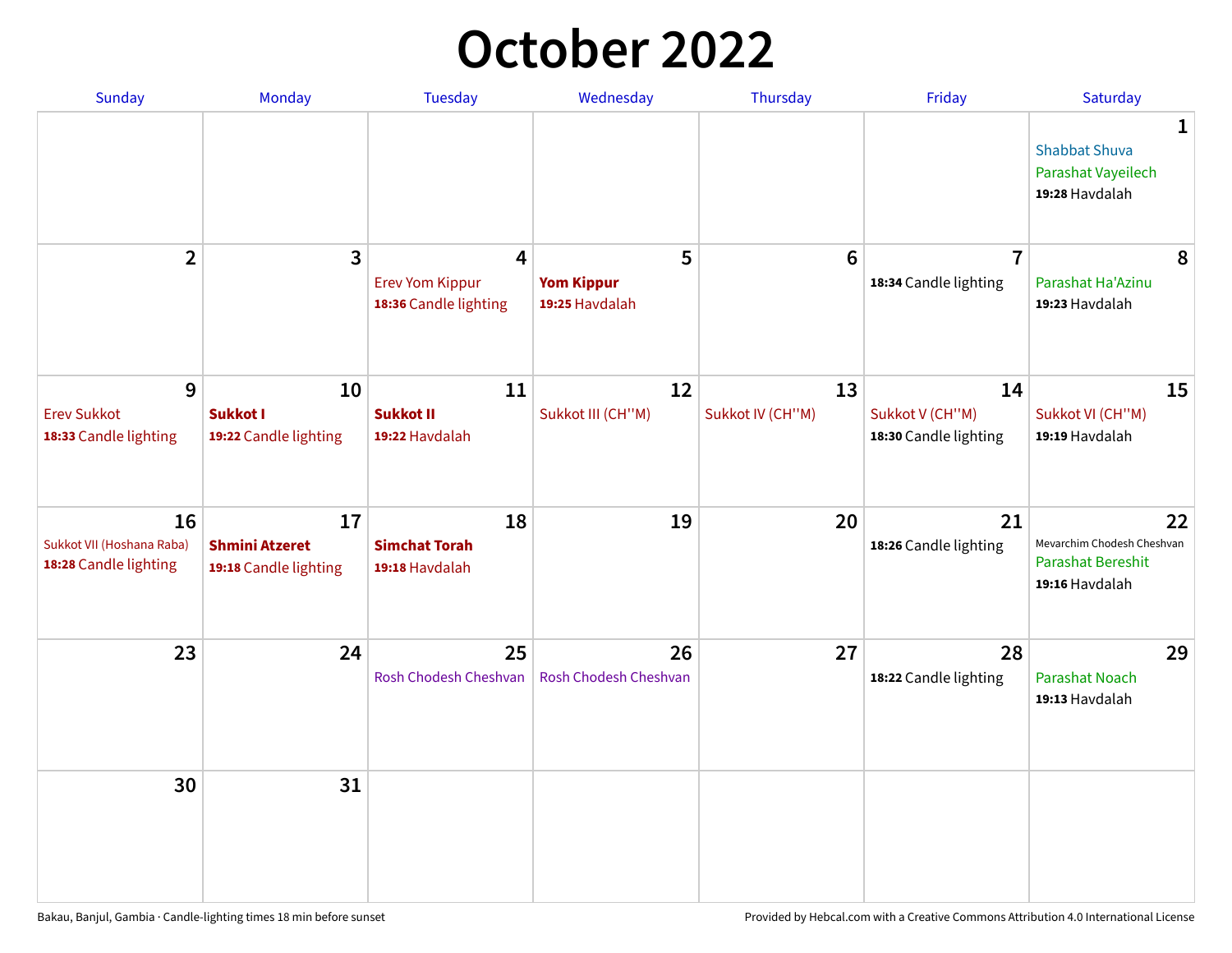### **November 2022**

| Sunday  | Monday         | <b>Tuesday</b>                                 | Wednesday        | Thursday                  | Friday                                             | Saturday                                                                 |
|---------|----------------|------------------------------------------------|------------------|---------------------------|----------------------------------------------------|--------------------------------------------------------------------------|
|         |                | $\mathbf{1}$<br>Yom HaAliyah School Observance | $\overline{2}$   | $\mathbf{3}$              | $\overline{\mathbf{4}}$<br>18:20 Candle lighting   | 5<br>Parashat Lech-Lecha<br>19:11 Havdalah                               |
| $\bf 6$ | $\overline{7}$ | 8                                              | $\boldsymbol{9}$ | 10                        | 11<br>18:18 Candle lighting                        | 12<br>Parashat Vayera<br>19:10 Havdalah                                  |
| 13      | 14             | 15                                             | 16               | 17                        | 18<br>18:18 Candle lighting                        | 19<br>Mevarchim Chodesh Kislev<br>Parashat Chayei Sara<br>19:10 Havdalah |
| 20      | 21             | 22                                             | 23<br>Sigd       | 24<br>Rosh Chodesh Kislev | 25<br>Rosh Chodesh Kislev<br>18:18 Candle lighting | 26<br><b>Parashat Toldot</b><br>19:10 Havdalah                           |
| 27      | 28             | 29                                             | 30               |                           |                                                    |                                                                          |